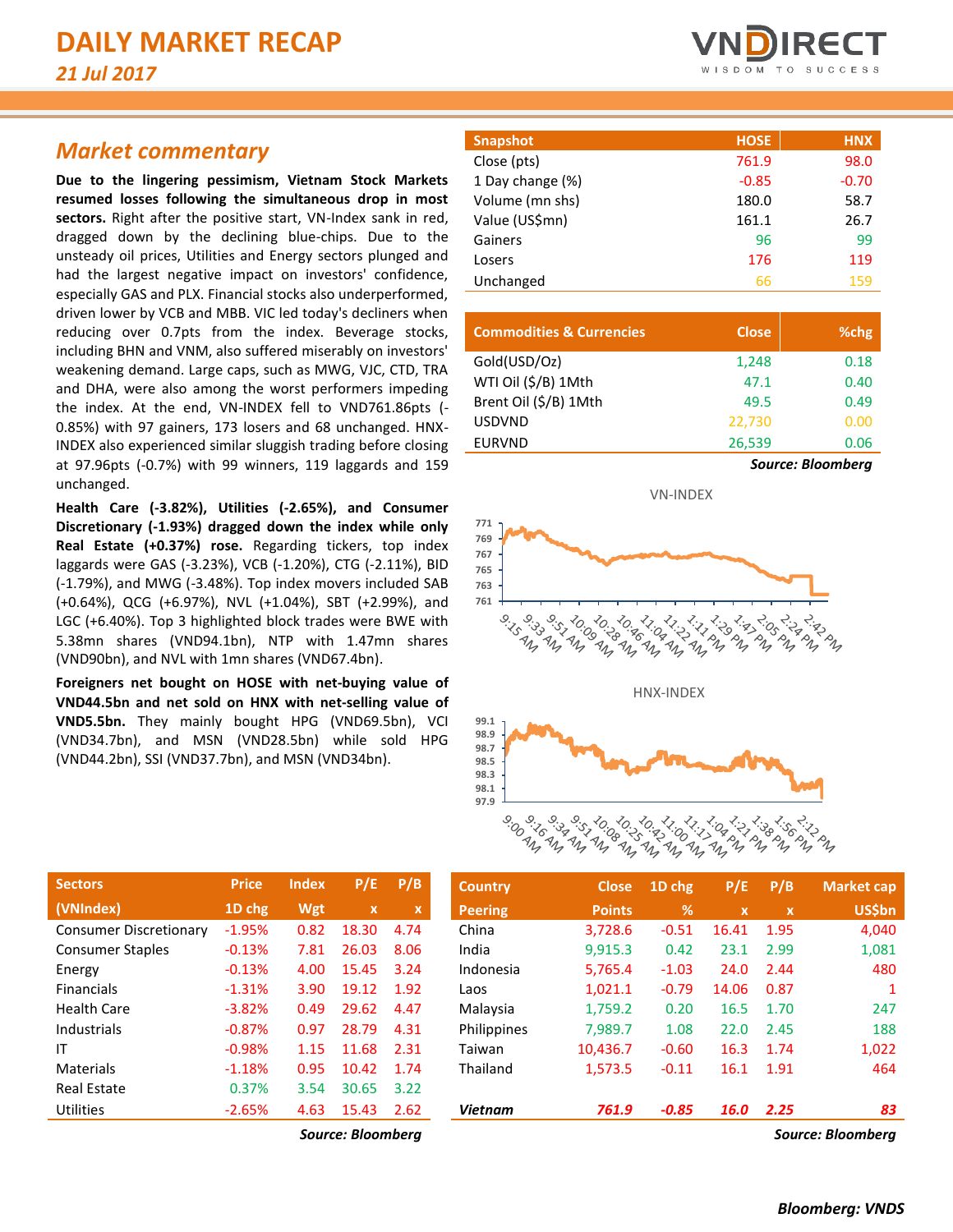

## **Market News**

**Oil edged toward its second weekly increase as OPEC and its allies prepare to review their plan to clear a global glut, which so far hasn't worked as they'd hoped.** Futures in New York were poised for an increase of 1.2% this week, extending a 5.2% jump in the prior period. While prices in London briefly rose above US\$50/barrel on Thursday for the first time in six weeks, skepticism remains about the effectiveness of the OPEC' production cuts before meetings in St.Petersburg, Russia in the coming days. *(Bloomberg)*

**Central Bank of Vietnam issues bills to shore forex reserves.** The SBV unexpectedly resumed the issue of central bank bills worth VND8trl (equivalent to US\$350.9mn) this week, a move aimed at increasing the nation's foreign exchange reserves. Before this issue of bills, whose term is one week with interest rate of 1.3% per year, the most recent issue the central bank made was on Mar 03. According to industry insiders, SBV made the move as commercial banks did not sell the US dollar to the central bank although they bought a large quantity of the greenback from individuals and institutions. *(En.vietnamnet.vn)*

**Vietnam's money supply rose 6.8% as of Jun 30 vs. end-2016. State Bank of Vietnam (SBV) closely monitors money market movements to ensure inflation is under control and will continue to order banks to reduce commercial lending interest rates to spur businesses,** said in website statement. *(Bloomberg)*

**Vietnam's credit growth was reported at 9.06% in 1H2017, which did not pressure interest rates,** according to Governor of the State Bank of Vietnam (SBV) Le Minh Hung. Credit in the economy has increased rapidly and evenly month on month, which was not the case in previous years, he noted, adding that loans were mainly poured into production and business activities. *(En.vietnamplus.vn)*

**Vietnam's tea sector is aiming to earn US\$250mn from 150,000 tons of tea exports in 2017, announced the Ministry of Agriculture and Rural Development (MARD).** The sector also targets selling about 50,000 tons of tea for domestic consumption, earning about VND10trl (equivalent to US\$439.9mn). To realize the target, the MARD advised processing firms to connect with tea growers and control the manufacturing process, while ensuring food safety and grasping technical barriers of importers. *(En.vietnamplus.vn)*

# **Corporate News**

**Petrovietnam Gas JSC (GAS VN) - 1H2017 consolidated business results:** In 2Q, GAS reported net revenue of VND16.316trl (+3.9% YoY) and gross profit of GSVND3.126trl (+23.5% YoY) thanks to the unchanged COGS. Financial revenue grew to VND275.3bn (+13% YoY) while other income recorded a negative figure of VND26.9bn (vs. VND26.7bn in 2Q2016's). Besides, financial, selling, and admin expenses all increased significantly to VND178.6bn (+100.4% YoY), VND551.8bn (+11.1% YoY) and VND296.3bn (+27.2% YoY), respectively. Thus, GAS staged an improvement of 12.9% YoY in EAT to VND1.871trl. For 1H, GAS generated net revenue of VND32.573trl (+9.7% YoY) and EAT of VND4.088trl (+31.4% YoY). *(Cafef.vn)*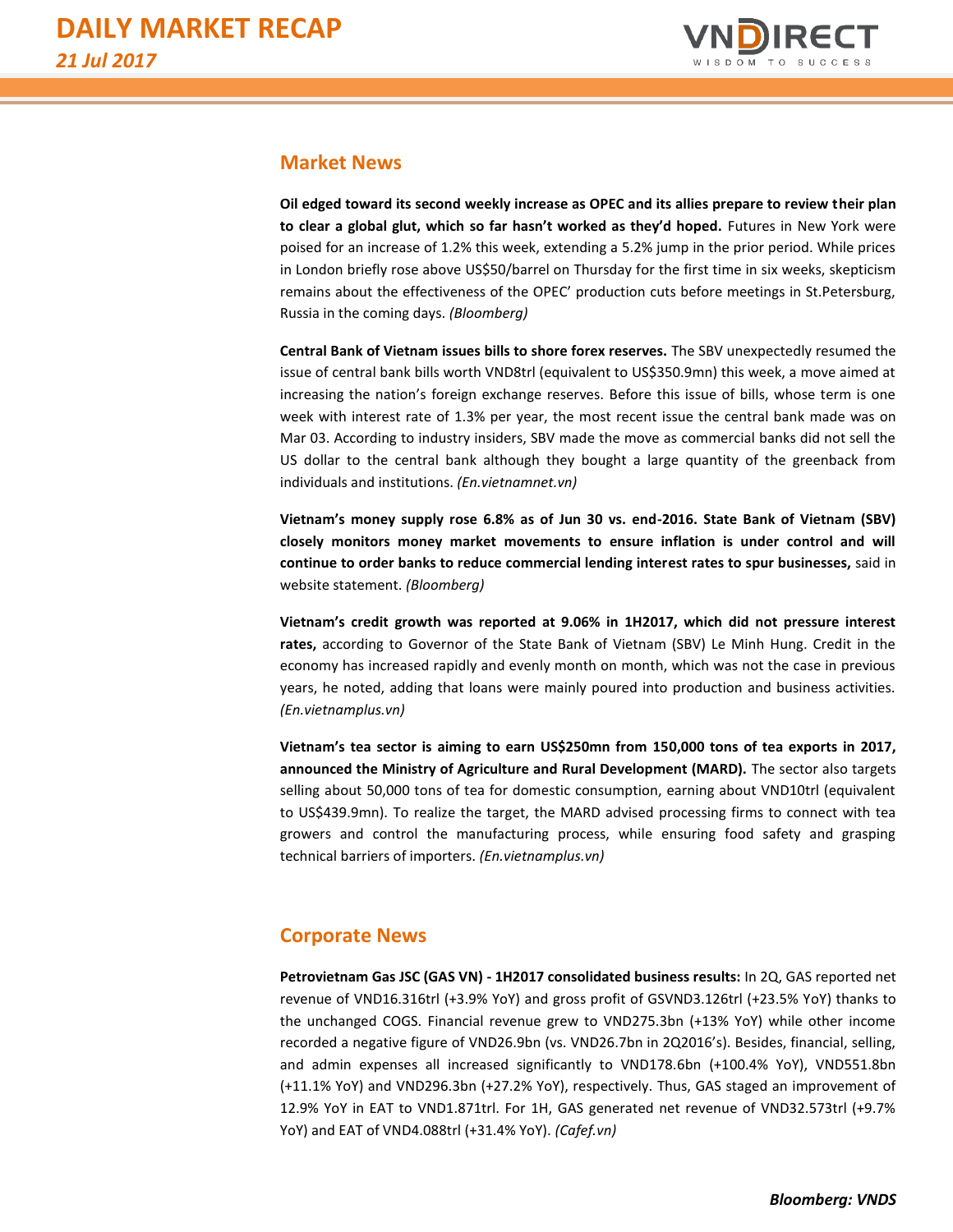

**Loc Troi Group JSC (LTG - unlisted) – UPCOM listing:** Hanoi Stock Exchange (HNX) announced that 67,161,150 LTG shares will be officially listed on UPCOM with the initial reference price of VND55,000/share on Jul 24. *(Vietstock.vn)*

**Joint Stock Commercial Bank for Foreign Trade of Vietnam (VCB VN) – 1H2017 consolidated business results:** In 2Q, VCB reported net interest income of VND5.637trl (+21.9% YoY). Moreover, net fee and commission income increased by 27.5% YoY to VND664.5bn and net gain from trading securities was VND150.1bn (+6% YoY). Notably, the bank reported nearly VND44bn in net gain from securities investment (vs. the loss of VND111mn in 2Q2016). On the other hand, net gain from FX trading and net other income showed the decline of 10.8% YoY to VND423.2bn and 35.2% YoY to VND344.86bn, respectively. In addition, operating expenses rose to VND3.179trl (+20.9% YoY) while allowances for credit losses decreased slightly to VND1.6trl (- 5.7% YoY). Therefore, EAT reached VND2.021trl (+27.3% YoY). For 1H, VCB achieved net interest income of VND10.91trl (+19.17% YoY) and VND4.230trl in EAT (+23.4% YoY). *(Vietcombank.com.vn)*

**Saigon Beer – Alcohol – Beverage Corporation (SAB VN) - state divestment:** State divestment of SAB may last through 2018 as Industry and Trade Ministry is seeking government's approval to start divesting their stake in SAB and Hanoi Beer Alcohol Beverage (BHN VN) this month and August, according to Vice Head of Finance Ministry's Corporate Finance department. *(Bloomberg)*

**Saigon Securities Incorporation (SSI VN) - 1H2017 separate business results of parent company:** According to SSI's 2Q separate financial statements, SSI generated operating revenue of VND682.26bn (+5.9% YoY). Specifically, gain from held-to-maturity (HTM) investments and gain from loans & receivables rose noticeably to VND102.9bn (+26.55% YoY) and VND124.79bn (+15.78% YoY), respectively, whereas gain from available-for-sale (AFS) financial assets slumped to VND34.55bn (-72.1% YoY). Notably, revenue from brokerage services, revenue from financial advisory services and revenue from other operating activities surged remarkably to VND185.86bn (+102.74% YoY), VND8.78bn (vs. VND1.88bn in 2Q2016's) and VND22.44bn (vs. huge loss of VND19.58bn in 2Q2016), correspondingly. Meanwhile, revenue from securities investment advisory services dropped to VND1.17bn (vs. VND4.78bn in 2Q2016's). On the other hand, operating expenses was recorded at VND243.98bn (+6.3% YoY) mainly because the negative figure of VND6.36bn in provision expenses for diminution in value & impairment of financial assets & doubtful debts, and borrowing costs of loans (vs. VND24.63bn in 2Q2016's) was far surpassed by the increase in expenses for brokerage services to VND136.77bn (+76.56% YoY). Moreover, financial revenue rose by 54.6% YoY to VND79.84bn mainly thanks to the jump in dividend, interest income from demand deposits to VND79.84bn (+54.8% YoY). However, financial expenses were realized at VND76.56bn (+14.94% YoY) majorly due to the higher borrowing costs of VND75.88bn (+13.92% YoY). Admin expenses also rose by 12.88% YoY to VND40.18bn. At the end, SSI achieved 2Q EAT of VND339.6bn (+9.97% YoY). Additionally, for 1H2017, SSI reached total revenue of VND1.312trl (+14.83% YoY), including operating revenue of VND1.216trl and financial revenue of VND95.27bn, and EAT of VND602.38bn (+28.34% YoY). Besides, the company estimated its 1H2017 consolidated EBT at VND735bn (meeting 69.5% of full-year target). *(Ssi.com.vn)*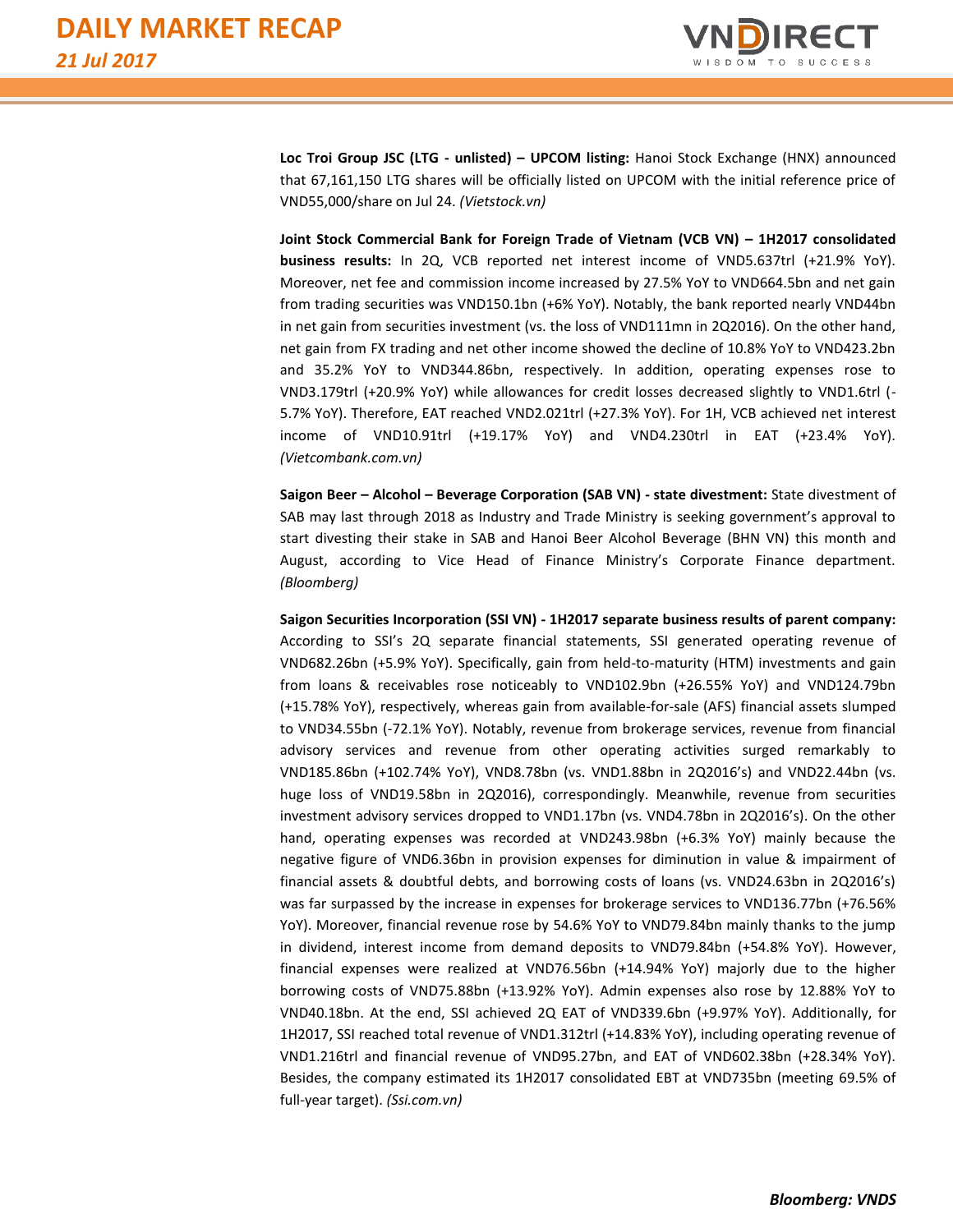

**Thac Ba Hydro Power JSC (TBC VN) – dividend payment:** Aug 02 and Aug 03 will be the ex-date and record date, respectively, for receiving the first 2017 cash dividend of VND1,200/share. The payment will occur on Aug 22. *(Hsx.vn)*

**Bibica JSC (BBC VN) - 1H2017 consolidated business results:** In 2Q, BBC achieved net revenue of VND209.6bn (+18.8% YoY) and gross profit of VND53.6bn (+3.3% YoY) due to an increase of 25.2% YoY in COGS. Besides, financial revenue and expenses jumped to VND5.9bn (+73.5% YoY) and VND517.1mn (vs. the negative figure of VND163.6mn in 2Q2016), correspondingly. In addition, selling expenses increased to VND33.7bn (+12.3% YoY) while admin expenses slightly decreased to VND16.3bn (-1.8% YoY). Accordingly, the company witnessed a small increase of 2% YoY to VND7.5bn in EAT. For 1H2017, BBC generated net revenue of VND443.3bn (+5% YoY) and EAT of VND25.4bn (-0.1% YoY). *(Ndh.vn)*

**Ho Chi Minh City Securities Corporation (HCM VN) – 1H2017 business results:** In 2Q, HCM generated VND309.7bn in total operating revenue (+58.9% YoY) with the most noticeable growths recorded in gains from financial assets at FVTPL of VND72.8bn (+322.8% YoY) and revenue from securities investment advisory services of VND18.4bn (+415.3% YoY). In addition, gains from loan and receivables and revenue from brokerage services hit VNDVND100.1bn (+18.2% YoY) and VND115.8bn (+32.2% YoY), respectively. On the other hand, total operating expenses hiked to VND110.8 (+57.8% YoY), including VND64.6bn in brokerage services expenses (+28.3% YoY), VND23.6bn in provision expenses for diminution in value, impairment of financial assets, and doubtful debts and borrowing costs of loans (+145.6% YoY), and VND18.8bn in proprietary trading activities expenses (+196.3% YoY). Therefore, HCM recorded VND136.8bn in EAT (+66.2% YoY). For 1H, total operating revenue and EAT reached VND527.4bn (+46.4% YoY) and VND231.7bn (+57.6% YoY). *(Vietstock.vn)*

**Refrigeration Electrical Engineering Corporation (REE VN) – business activity:** On Jul 20, REE's BoD approved to acquire the entire capital contribution to own 100% of Tin Hieu Xanh Trading Services Construction Co, Ltd. *(Cafef.vn)*

**Danang Rubber JSC (DRC VN) – 1H2017 business results:** In 2Q, DRC generated VND863.6bn in net revenue (-2.7% YoY) while COGS rose to VND751.7bn (+9.6% YoY), thus reducing the gross profit to VND111.89bn (-44.6% YoY). Besides, financial revenue declined to VND1.33bn (-74% YoY) while financial expenses slightly increased to VND20.2bn (+3.8% YoY). Moreover, selling expenses also rose by 37.2% YoY to VND36.7bn whereas admin expenses showed a reduction of 47% YoY to VND24.7bn. At the end, DRC recorded VND34.7bn in EAT (-68.5% YoY). For 1H, the firm realized net revenue of VND1.764trl (+8% YoY) and EAT of VND105.3bn (-47% YoY). *(Cafef.vn)*

**Hoa Binh Construction Group JSC (HBC VN) – business activity:** Hoa Phat Dung Quat Steel JSC announced that HBC won the bid for the constructions of Hoa Phat Dung Quat Steel Manufacturing Complex project. In particular, HBC will be the general contractor of Design and Building (D&B) of the major categories including: raw material processing factory, office buildings, and offices in factories, coke producing factory, etc. HBC will start the constructions from August and expect to complete the projects at the end of 4Q2018. For further information, Hoa Phat Dung Quat project has total investment of around VND52trl (over US\$2bn). Total value of fundamental construction contract (not including steel materials) is estimated at nearly VND10trl. *(Hbcr.vn)*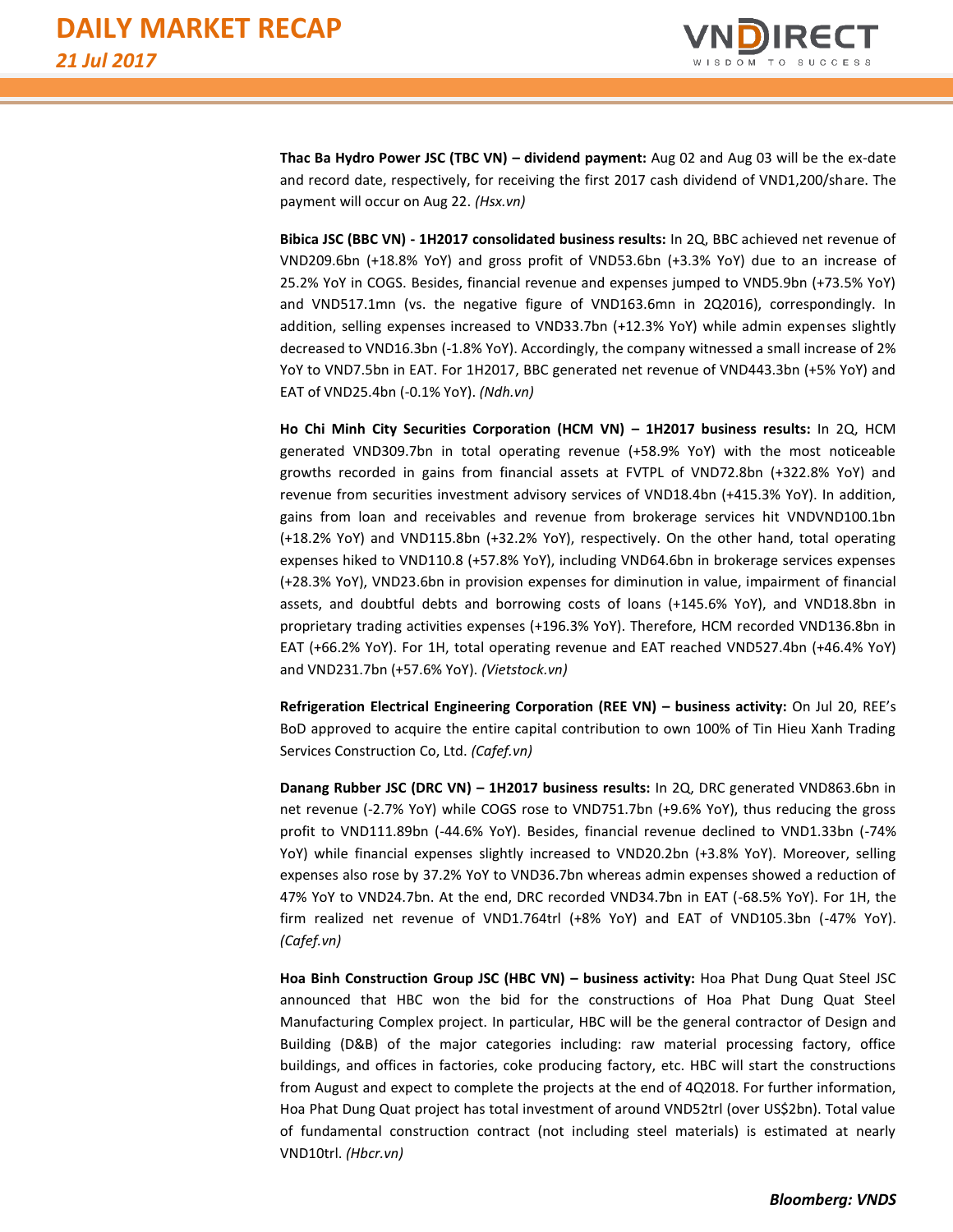

**Phat Dat Real Estate Development Corp (PDR VN) – 1H2017 consolidated business results:** For 2Q2017, PDR earned VND383.9bn in net revenue (+211.6% YoY) and VND146.1bn in gross profit (+182.2% YoY). Moreover, financial and admin expenses increased to VND2.7bn (+189.4% YoY) and VND12.9bn (+63.7% YoY), respectively. Noticeably, selling expenses surged to VND30.6bn (vs. VND2.2bn in 2Q2016's). As a result, the company posted VND81.3bn in EAT (+151.8% YoY). For 1H2017, PDR realized net revenue of VND588.6bn (+164.3% YoY) and EAT of VND126.1bn (+118.9% YoY). *(Cafef.vn and Vietstock.vn)*

**Nam Long Investment Corporation (NLG VN) - 1H2017 business results:** In 2Q, NLG's revenue and EAT rose to VND1trl (+44.3% YoY) and VND370bn (vs. VND95bn in 2Q2016's), respectively. For 1H2017, EAT reached VND393bn (+186.9% YoY). *(Bloomberg)*

**Dry Cell and Storage Battery JSC (PAC VN) - 1H2017 consolidated business results:** In 2Q, PAC realized net revenue of VND680.3bn (+14.7% YoY) and gross profit of only VND80.3bn (-24.7% YoY) due to an increase of 23.4% YoY in COGS. Furthermore, financial revenue and other income surged to VND15.2bn (vs. VND4.2bn in 2Q2016's) and VND23.9bn (vs. the loss of VND110mn in 2Q2016), respectively. On the other hand, selling and admin expenses decreased sharply to VND28.9bn (-39.9% YoY) and VND14bn (-42.4% YoY), correspondingly, while financial expenses soared to VND11.9bn (vs. VND2.7bn in 2Q2016's). Hence, the company's EAT jumped by 99.7% YoY to VND56.2bn. For 1H2017, PAC posted net revenue of VND1.372trl (+20.8% YoY) and EAT of VND77bn (+53.9% YoY). *(Cafef.vn)*

**Binh Duong Mineral and Construction JSC (KSB VN) - 1H2017 consolidated business results:** In 2Q, KSB achieved net revenue of VND276.9bn (+23.3% YoY) and gross profit of VND117bn (+26.5% YoY). Financial revenue rose to VND3.2bn (vs. VND311mn in 2Q2016's) while other income recorded a plunge to VND468mn (vs. VND2bn in 2Q2016's). Notably, selling and admin expenses both decreased sharply to VND13.6bn (-18.1% YoY) and VND2.9bn (-59.7% YoY), correspondingly. Therefore, the company witnessed an increase of 46.4% YoY to VND82.9bn in EAT. For 1H, KSB generated net revenue of VND517.5bn (+27.9% YoY) and EAT of VND143.9bn (+60.1% YoY). *(Cafef.vn)*

**Thanh Cong Textile Garment Investment Trading JSC (TCM VN) – 1H2017 consolidated business results:** In 2Q, TCM generated VND771.7bn in net revenue (-0.8% YoY) and VND122.7bn in gross profit (+25.9% YoY) thanks to the decline of 4.9% YoY to VND649.1bn in COGS. In addition, financial revenue fell to VND6.2bn (-13.8% YoY) while financial expenses rose significantly to VND10.4bn (+56.4% YoY). Moreover, although the firm incurred a loss of VND4.8bn from JV and affiliates (vs. the loss of only VND46mn in 2Q2016), other income soared to VND33.1bn (vs. VND641mn in 2Q2016's). Besides, selling expenses and admin expenses decreased to VND26.6bn (-3.2% YoY) and VND35.2bn (-13% YoY), correspondingly. Therefore, EAT reached VND70.6bn (+153.1% YoY). For 1H, TCM achieved VND1.547trl in net revenue (+2% YoY) and VND118.2bn in EAT (+136.2% YoY). *(Vietstock.vn)*

**Cuong Thuan Idico Development Investment Corporation (CTI VN) - shareholder's activity:** Ms. Nguyen Thi Kim Duyen, Vice CEO Nguyen Sy Phong's sister, did not sell any CTI share out of 44,000 shares registered from Jun 19 to Jul 18. Thus, she still maintains her ownership of 44,000 shares. *(Hsx.vn)*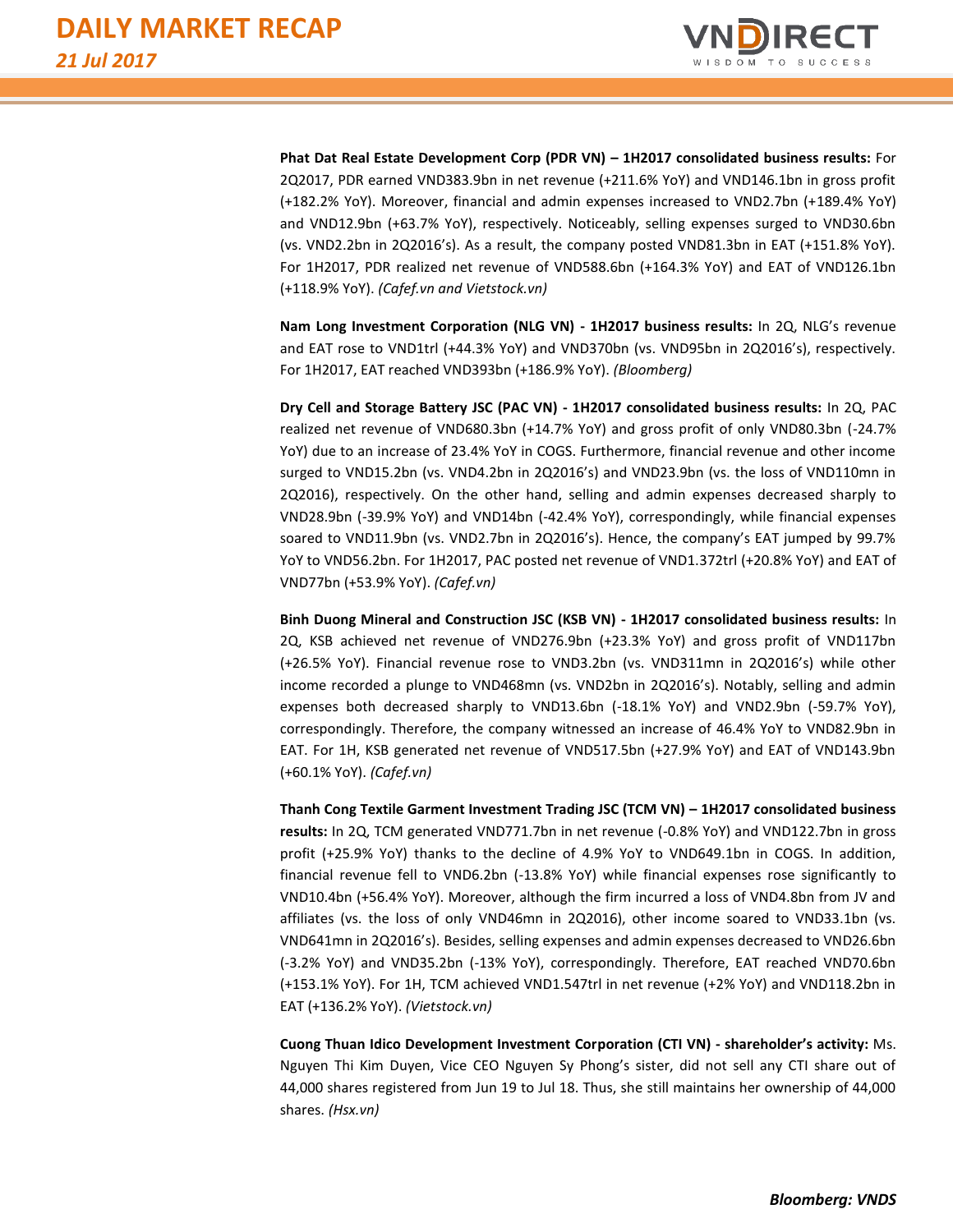

**Vietnam Bank for Industry and Trade Securities JSC (CTS VN) - 1H2017 consolidated business results:** In 2Q, CTS recorded a surge of 38.3% YoY to VND75.3bn in total operating revenue mainly thanks to the advance to VND26.8bn in gain from financial assets at FVTPL (vs. VND3.8bn in 2Q2016's) and VND14.6bn in gain from loans & receivables (+90.4% YoY). Besides, financial revenue sank to VND228.3mn (vs. VND3.3bn in 2Q2016's). Both operating and financial expenses slumped to VND19.4bn (-47.9% YoY) and VND1.2bn (-58.1% YoY), correspondingly; while admin expenses rose to VND10.2bn (+50.2% YoY). Therefore, the company achieved a significant outstanding performance with EAT of VND38bn (vs. VND10.1bn in 2Q2016's). For 1H, CTS generated operating revenue of VND134.9bn (+37.1% YoY) and EAT of VND68.8bn (+134.8% YoY). *(Vietstock.vn)*

**Nui Nho Stone JSC (NNC VN) - 1H2017 consolidated business results:** In 2Q, NNC achieved net revenue of VND157.4bn (+5.4% YoY) and gross profit of VND68.9bn (+3.3% YoY). Furthermore, financial revenue jumped to VND2.4bn (+60% YoY) while financial expenses fell marginally to VND283.4mn (-9.5% YoY). Meanwhile, selling expenses decreased moderately by 5% YoY while admin expenses rose strongly by 40% YoY to VND2.1bn. Thus, NNC experienced a slight increase of 2.8% YoY in EAT to VND54.3bn. For 1H2017, the firm earned net revenue of VND284.9bn (+7.2% YoY) and EAT of VND95.1bn (+4.7% YoY). *(Ndh.vn)*

**EVN Finance (unlisted) - shares auction:** State-owned Vietnam Electricity Group (EVN) will offer 37.5mn shares of EVN Finance at the initial price of VND14,133/share on Aug 18, according to Hanoi Stock Exchange (HNX). For more information, EVN Finance has registered capital of VND2.5trl, of which EVN holds 15%. *(Bloomberg)*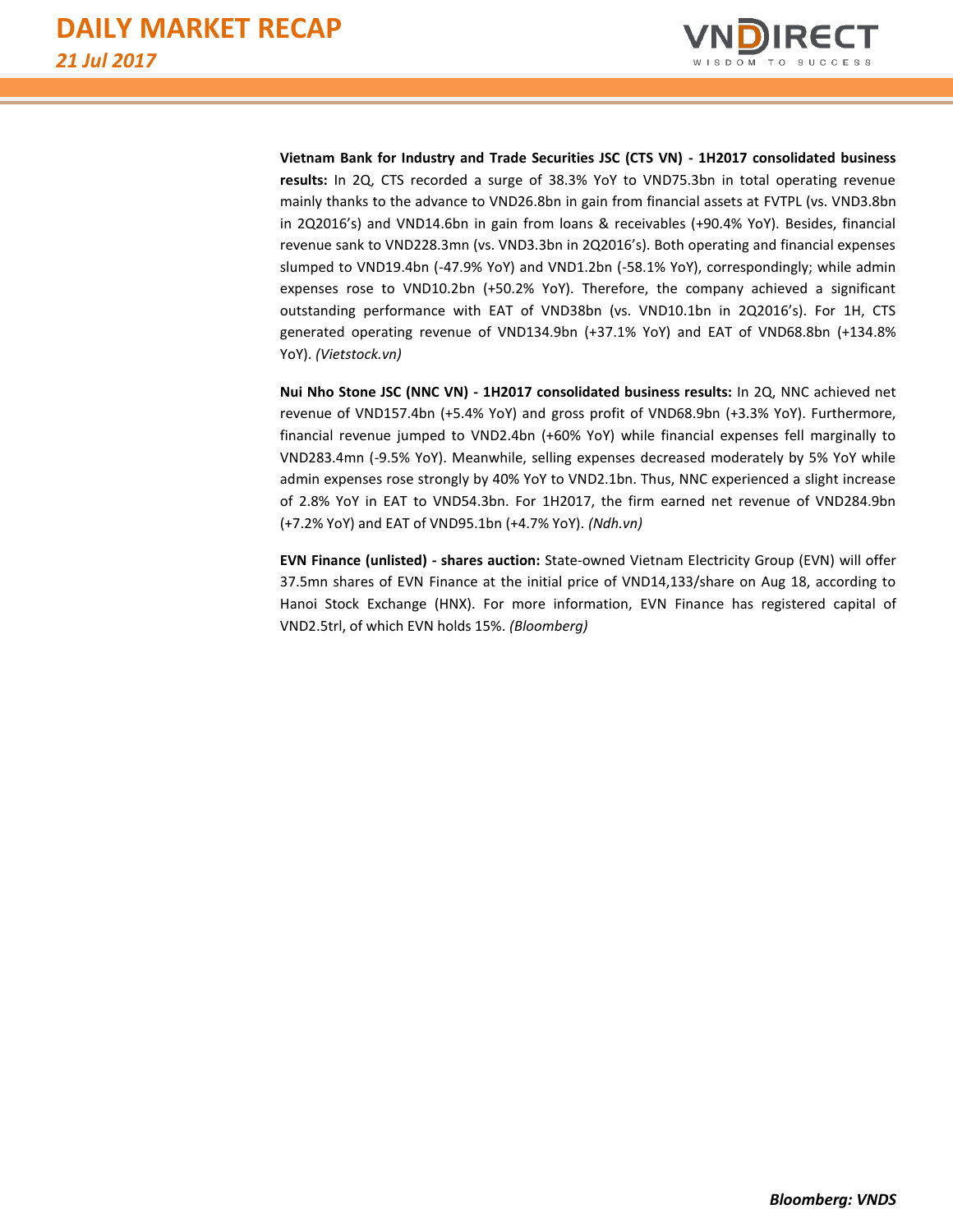

#### **MARKET MOVEMENTS**

|               |              | <b>HOSE</b> |      |         |            |                    |              |       | <b>HNX</b> |         |            |
|---------------|--------------|-------------|------|---------|------------|--------------------|--------------|-------|------------|---------|------------|
| Top gainers   |              |             |      |         | <b>VND</b> | <b>Top gainers</b> |              |       |            |         | <b>VND</b> |
| <b>Ticker</b> | Last         | Chg         | %chg | Vol.    | Index      | <b>Ticker</b>      | Last         | Chg   | %chg       | Vol.    | Index      |
|               | <b>Price</b> |             |      |         | impact     |                    | <b>Price</b> |       |            |         | impact     |
| <b>BWE</b>    | 18,350       | 1,200       | 7.0  | 10.010  | 0.074      | <b>BXH</b>         | 12,100       | 1,100 | 10.0       | 100     | 0.000      |
| QCG           | 23,800       | 1,550       | 7.0  | 663,900 | 0.175      | <b>STP</b>         | 6,600        | 600   | 10.0       | 22,200  | 0.000      |
| <b>FCM</b>    | 5,840        | 380         | 7.0  | 796,250 | 0.006      | VAT                | 4,400        | 400   | 10.0       | 306,700 | 0.000      |
| C47           | 19,300       | 1,250       | 6.9  | 194,760 | 0.009      | TV3                | 29,900       | 2,700 | 9.9        | 279     | 0.000      |
| <b>CCL</b>    | 5,140        | 330         | 6.9  | 294,920 | 0.004      | <b>POT</b>         | 19,200       | 1,700 | 9.7        | 500     | 0.000      |

| <b>Top losers</b> |                      |           |        |         | <b>VND</b>             | <b>Top losers</b> |                      |          |         |         | <b>VND</b>      |
|-------------------|----------------------|-----------|--------|---------|------------------------|-------------------|----------------------|----------|---------|---------|-----------------|
| <b>Ticker</b>     | Last<br><b>Price</b> | Chg       | %chg   | Vol.    | <b>Index</b><br>impact | Ticker            | Last<br><b>Price</b> | Chg      | %chg    | Vol.    | Index<br>impact |
| <b>EVG</b>        | 12.650               | $-950$    | $-7.0$ | 263.840 | $-0.012$               | <b>DZM</b>        | 9.000                | $-1.000$ | $-10.0$ | 26,824  | 0.000           |
| <b>TNT</b>        | 4.930                | $-370$    | $-7.0$ | 938.350 | $-0.004$               | <b>KHL</b>        | 900                  | $-100$   | $-10.0$ | 175,100 | 0.000           |
| <b>HRC</b>        | 34.050               | $-2.550$  | $-7.0$ | 30      | $-0.032$               | <b>PCN</b>        | 2.700                | $-300$   | $-10.0$ | 17,600  | 0.000           |
| TRA               | 127.000              | $-9.500$  | $-7.0$ | 176.420 | $-0.161$               | <b>VCM</b>        | 16.200               | $-1,800$ | $-10.0$ | 200     | 0.000           |
| RAL               | 137,700              | $-10.300$ | $-7.0$ | 70,780  | $-0.049$               | ATS               | 20,000               | $-2,200$ | $-9.9$  | 100     | 0.000           |

|               | <b>Top index movers</b> |             |     |         | <b>VND</b>   |
|---------------|-------------------------|-------------|-----|---------|--------------|
| <b>Ticker</b> | Last<br>Price           | %chg<br>Chg |     | Vol.    | <b>Index</b> |
|               |                         |             |     |         | impact       |
| SAB           | 235,500                 | 1,500       | 0.6 | 117,590 | 0.394        |
| <b>QCG</b>    | 23,800                  | 1,550       | 7.0 | 663,900 | 0.175        |
| NVL           | 68,000                  | 700         | 1.0 | 1.40MLN | 0.169        |
| <b>SBT</b>    | 39,550                  | 1,150       | 3.0 | 4.49MLN | 0.119        |
| <b>LGC</b>    | 24,100                  | 1,450       | 6.4 | 10      | 0.115        |

| <b>Top index laggers</b> |        |          |        |         | <b>VND</b>   |
|--------------------------|--------|----------|--------|---------|--------------|
| <b>Ticker</b>            | Last   | Chg      | %chg   | Vol.    | <b>Index</b> |
|                          | Price  |          |        |         | impact       |
| GAS                      | 60,000 | $-2,000$ | $-3.2$ | 462.650 | $-1.568$     |
| <b>VCB</b>               | 37,000 | -450     | $-1.2$ | 1.06MLN | $-0.663$     |
| <b>CTG</b>               | 18,600 | -400     | $-2.1$ | 1.83MLN | $-0.610$     |
| <b>BID</b>               | 19,250 | $-350$   | $-1.8$ | 2.85MLN | $-0.490$     |
| <b>MWG</b>               | 97,000 | $-3,500$ | $-3.5$ | 744,800 | $-0.441$     |

|               | <b>Top active volume</b> |        |        |         | <b>VND</b>   |
|---------------|--------------------------|--------|--------|---------|--------------|
| <b>Ticker</b> | Last                     | Chg    | %chg   | Vol.    | <b>Index</b> |
|               | <b>Price</b>             |        |        |         | impact       |
| <b>FLC</b>    | 7,240                    | -80    | $-1.1$ | 8.96MLN | $-0.021$     |
| <b>HQC</b>    | 3,260                    | 10     | 0.3    | 7.77MLN | 0.002        |
| OGC           | 2,700                    | 30     | 1.1    | 7.49MLN | 0.004        |
| <b>DXG</b>    | 16,650                   | $-100$ | $-0.6$ | 5.38MLN | $-0.012$     |
| ITA           | 4,300                    | $-170$ | $-3.8$ | 5.12MLN | $-0.065$     |

|                    | <b>HNX</b> |       |      |         |            |  |  |  |  |  |  |  |
|--------------------|------------|-------|------|---------|------------|--|--|--|--|--|--|--|
| <b>Top gainers</b> |            |       |      |         | <b>VND</b> |  |  |  |  |  |  |  |
| <b>Ticker</b>      | Last       | Chg   | %chg | Vol.    | Index      |  |  |  |  |  |  |  |
|                    | Price      |       |      |         | impact     |  |  |  |  |  |  |  |
| <b>BXH</b>         | 12,100     | 1,100 | 10.0 | 100     | 0.000      |  |  |  |  |  |  |  |
| <b>STP</b>         | 6,600      | 600   | 10.0 | 22,200  | 0.000      |  |  |  |  |  |  |  |
| VAT                | 4,400      | 400   | 10.0 | 306,700 | 0.000      |  |  |  |  |  |  |  |
| TV3                | 29,900     | 2,700 | 9.9  | 279     | 0.000      |  |  |  |  |  |  |  |
| POT                | 19,200     | 1,700 | 9.7  | 500     | 0.000      |  |  |  |  |  |  |  |

| <b>Top losers</b> |        |          |         |         | <b>VND</b> |
|-------------------|--------|----------|---------|---------|------------|
| <b>Ticker</b>     | Last   | Chg      | %chg    | Vol.    | Index      |
|                   | Price  |          |         |         | impact     |
| <b>DZM</b>        | 9.000  | $-1.000$ | $-10.0$ | 26.824  | 0.000      |
| KHL               | 900    | $-100$   | $-10.0$ | 175,100 | 0.000      |
| <b>PCN</b>        | 2,700  | $-300$   | $-10.0$ | 17,600  | 0.000      |
| <b>VCM</b>        | 16,200 | $-1,800$ | $-10.0$ | 200     | 0.000      |
| <b>ATS</b>        | 20,000 | $-2,200$ | $-9.9$  | 100     | 0.000      |

|        | Top index movers' |       |      |         | <b>VND</b>   | <b>Top index movers</b> |              |       |      |         | <b>VND</b> |
|--------|-------------------|-------|------|---------|--------------|-------------------------|--------------|-------|------|---------|------------|
| Ticker | Last              | Chg   | %chg | Vol.    | <b>Index</b> | <b>Ticker</b>           | Last         | Chg   | %chg | Vol.    | Index      |
|        | <b>Price</b>      |       |      |         | impact       |                         | <b>Price</b> |       |      |         | impact     |
| SAB    | 235,500           | 1,500 | 0.6  | 117.590 | 0.394        | <b>SHS</b>              | 14.400       | 500   | 3.6  | 2.00MLN | 0.048      |
| QCG    | 23,800            | 1,550 | 7.0  | 663.900 | 0.175        | VGC                     | 19,200       | 200   | 1.1  | 119,568 | 0.017      |
| NVL    | 68,000            | 700   | 1.0  | 1.40MLN | 0.169        | <b>HLC</b>              | 27,200       | 2.000 | 7.9  | 5,200   | 0.017      |
| SBT    | 39,550            | 1,150 | 3.0  | 4.49MLN | 0.119        | <b>DGC</b>              | 32,500       | 700   | 2.2  | 8,400   | 0.016      |
| LGC    | 24,100            | 1,450 | 6.4  | 10      | 0.115        | S99                     | 6.400        | 300   | 4.9  | 29,500  | 0.013      |
|        |                   |       |      |         |              |                         |              |       |      |         |            |

| <b>Top index laggers</b> |              |          |        |         | <b>VND</b>   | Top index laggers |        |          | <b>VND</b> |         |          |  |  |
|--------------------------|--------------|----------|--------|---------|--------------|-------------------|--------|----------|------------|---------|----------|--|--|
| Ticker                   | Last         | Chg      | %chg   | Vol.    | <b>Index</b> | <b>Ticker</b>     | Last   | Chg      | %chg       | Vol.    | Index    |  |  |
|                          | <b>Price</b> |          |        |         | impact       |                   | Price  |          |            |         | impact   |  |  |
| GAS                      | 60.000       | $-2,000$ | $-3.2$ | 462.650 | $-1.568$     | <b>SHB</b>        | 7.800  | $-200$   | $-2.5$     | 6.53MLN | $-0.194$ |  |  |
| VCB                      | 37,000       | $-450$   | $-1.2$ | 1.06MLN | $-0.663$     | <b>ACB</b>        | 25,000 | $-200$   | $-0.8$     | 377.297 | $-0.173$ |  |  |
| <b>CTG</b>               | 18,600       | $-400$   | -2.1   | 1.83MLN | $-0.610$     | <b>VCG</b>        | 18.900 | $-600$   | $-3.1$     | 1.14MLN | $-0.074$ |  |  |
| <b>BID</b>               | 19,250       | $-350$   | $-1.8$ | 2.85MLN | $-0.490$     | <b>DBC</b>        | 28,200 | $-1.200$ | $-4.1$     | 476.575 | $-0.072$ |  |  |
| MWG                      | 97,000       | $-3,500$ | $-3.5$ | 744.800 | $-0.441$     | <b>PVS</b>        | 16,200 | $-200$   | $-1.2$     | 1.09MLN | $-0.050$ |  |  |

|            | <b>Top active volume</b> |        |                                          |         | <b>VND</b>             | <b>Top active volume</b> |                      |        |        |         | <b>VND</b>      |
|------------|--------------------------|--------|------------------------------------------|---------|------------------------|--------------------------|----------------------|--------|--------|---------|-----------------|
| Ticker     | Last<br><b>Price</b>     | Chg    | %chg<br>Vol.<br>8.96MLN<br>-80<br>$-1.1$ |         | <b>Index</b><br>impact | Ticker                   | Last<br><b>Price</b> | Chg    | %chg   | Vol.    | Index<br>impact |
| <b>FLC</b> | 7.240                    |        |                                          |         | $-0.021$               | <b>SHB</b>               | 7.800                | $-200$ | $-2.5$ | 6.53MLN | 0.000           |
| HQC        | 3,260                    | 10     | 0.3                                      | 7.77MLN | 0.002                  | <b>KLF</b>               | 3,000                | $-200$ | $-6.3$ | 5.95MLN | 0.000           |
| OGC        | 2,700                    | 30     | 1.1                                      | 7.49MLN | 0.004                  | <b>DCS</b>               | 2,500                | $-200$ | $-7.4$ | 4.05MLN | 0.000           |
| <b>DXG</b> | 16,650                   | $-100$ | $-0.6$                                   | 5.38MLN | $-0.012$               | HKB                      | 3,500                | $-300$ | $-7.9$ | 3.23MLN | 0.000           |
| <b>ITA</b> | 4,300                    | $-170$ | $-3.8$                                   | 5.12MLN | $-0.065$               | <b>PVX</b>               | 2.400                | $-100$ | $-4.0$ | 2.64MLN | 0.000           |

*Source: Bloomberg*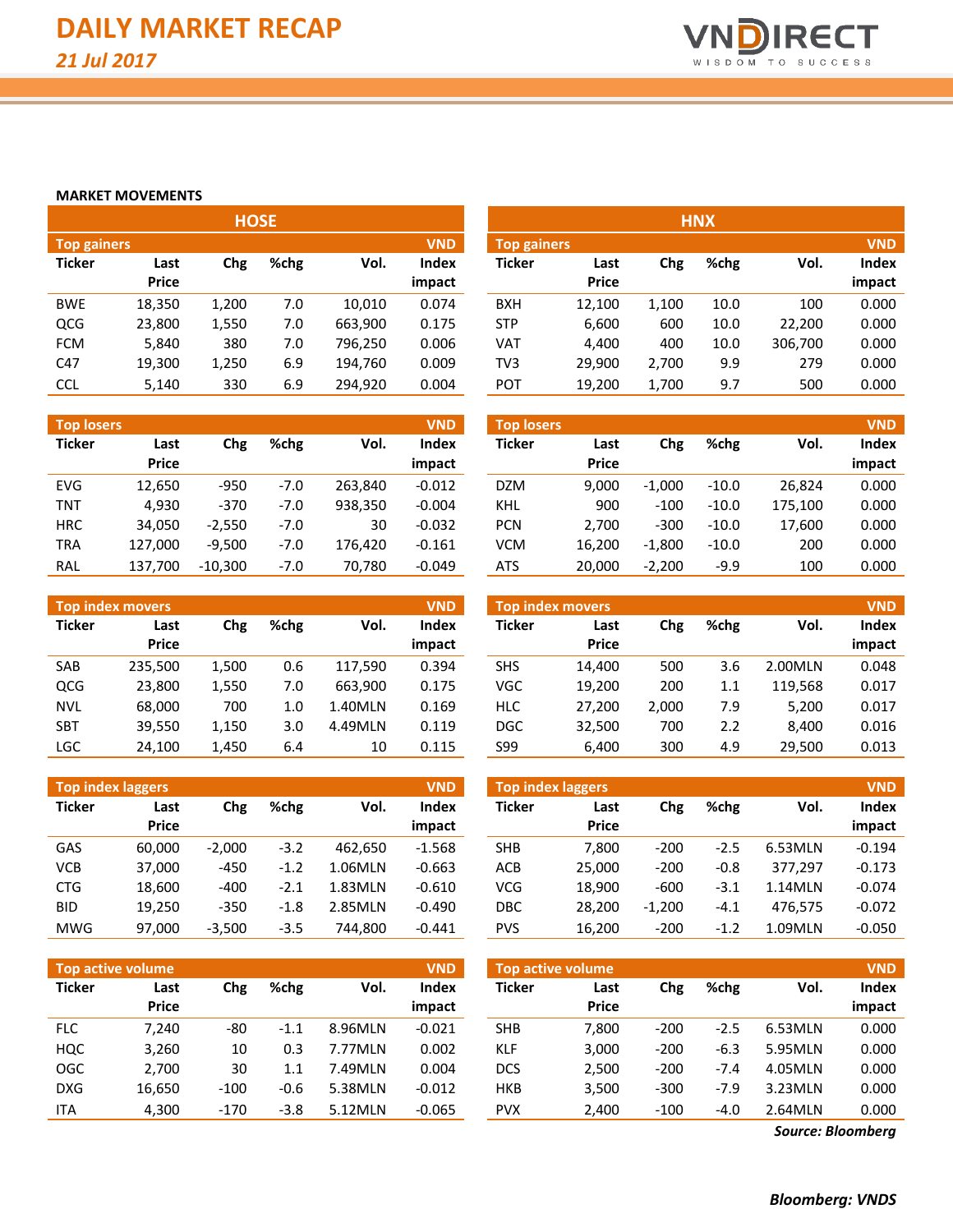

| <b>FOREIGN ACTIVITIES</b> |             |          |            |       |                       |             |           |            |           |
|---------------------------|-------------|----------|------------|-------|-----------------------|-------------|-----------|------------|-----------|
| <b>Volume (Mn'shs)</b>    | <b>HOSE</b> | d/d      | <b>HNX</b> | d/d   | Value (VND'bn)        | <b>HOSE</b> | d/d       | <b>HNX</b> | d/d       |
| <b>F.BUY</b>              | 11.8        | 1.8%     | 0.9        | 43.6% | <b>BUY</b>            | 432         | $-10.0\%$ | 17         | 28.7%     |
| % of market               | 6.6%        |          | 1.5%       |       | % of market           | 12.1%       |           | 2.8%       |           |
| <b>F.SELL</b>             | 11.0        | $-17.4%$ | 2.2        | 10.5% | <b>SELL</b>           | 387         | $-8.1\%$  | 23         | $-16.1\%$ |
| % of market               | 6.2%        |          | 3.7%       |       | % of market           | 10.8%       |           | 3.7%       |           |
| <b>NET BUY (SELL)</b>     | 0.7         |          | (1.3)      |       | <b>NET BUY (SELL)</b> | 45          |           | (5)        |           |
|                           |             |          |            |       |                       |             |           |            |           |

*Source: HSX, HNX*



# Foreign net buy/sell (30 days) in VND'bn

#### **2017 ACCUMULATION**

| Volume (Mn'shs)       | <b>HOSE</b> | % of 2016 |        | HNX % of 2016 | Value (VND'bn)        |        | HOSE % of 2016 |       | HNX % of 2016 |
|-----------------------|-------------|-----------|--------|---------------|-----------------------|--------|----------------|-------|---------------|
| <b>BUY</b>            | 1.548.3     | 62.9%     | 161.0  | 40.8%         | <b>BUY</b>            | 64.856 | 71.1%          | 2.371 | 38.1%         |
| % of market           | 6.1%        |           | 2.2%   |               | % of market           | 12.6%  |                | 3.0%  |               |
| <b>SELL</b>           | 1.579.7     | 59.1%     | 173.0  | 52.7%         | <b>SELL</b>           | 55.597 | 56.2%          | 2.298 | 45.2%         |
| % of market           | 6.2%        |           | 2.4%   |               | % of market           | 10.8%  |                | 2.9%  |               |
| <b>NET BUY (SELL)</b> | (31.4)      |           | (12.0) |               | <b>NET BUY (SELL)</b> | 9,259  |                | 73    |               |

*Source: HSX, HNX*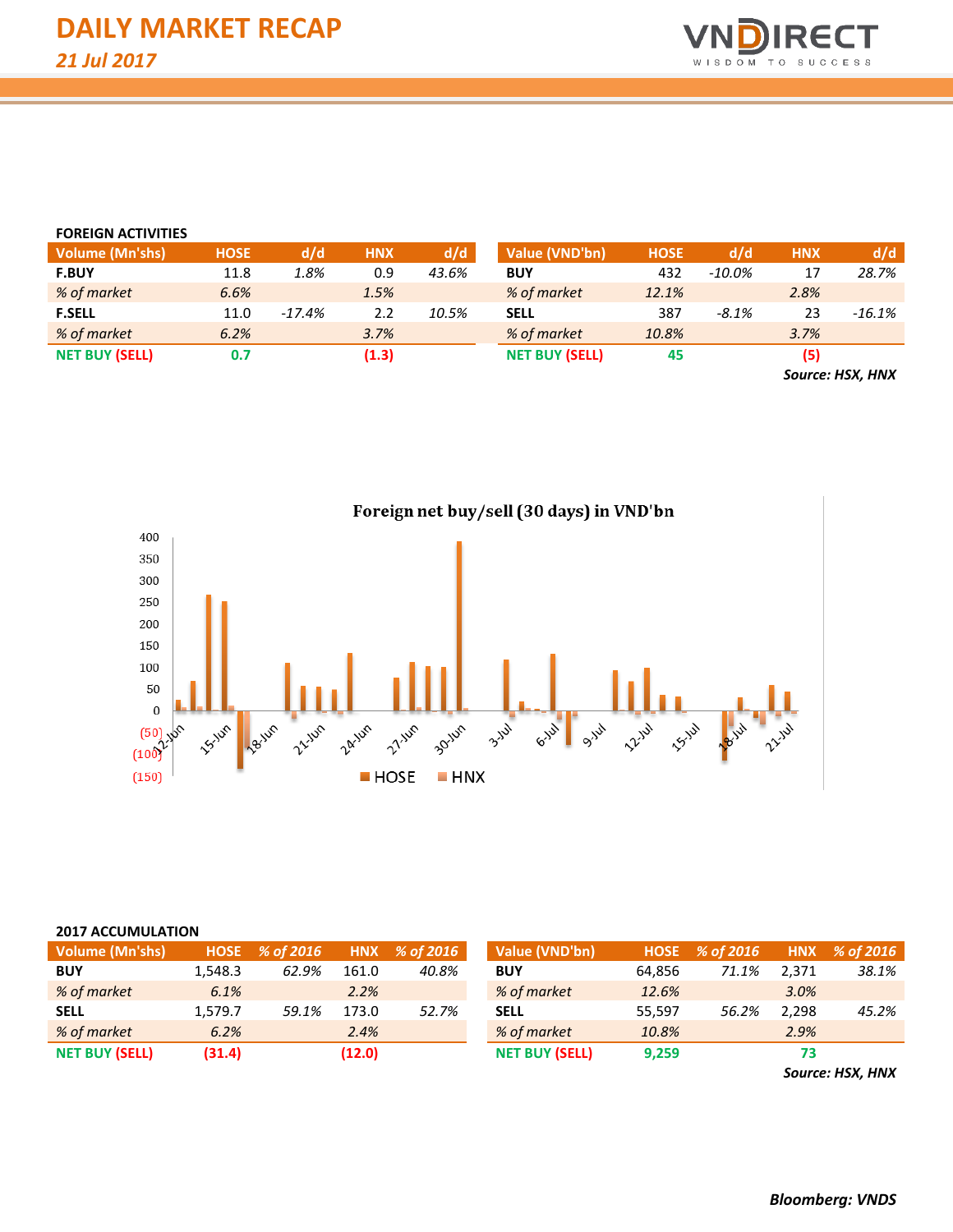

### **FOREIGN ACTIVITIES**

|               |                               | <b>HOSE</b> |         |        |                        |                               |                      |          |  |
|---------------|-------------------------------|-------------|---------|--------|------------------------|-------------------------------|----------------------|----------|--|
|               | Top buy by foreigners (value) |             |         | VND'bn |                        | Top buy by foreigners (value) |                      |          |  |
| <b>Ticker</b> | Last<br><b>Price</b>          | Chg         | %chg    | Value  | <b>Index</b><br>impact | <b>Ticker</b>                 | Last<br><b>Price</b> | Chg      |  |
| <b>HPG</b>    | 31,400                        | $-250$      | $-0.79$ | 69.5   | $-0.129$               | <b>THB</b>                    | 20,000               | $\Omega$ |  |
| VCI           | 57,700                        | $-100$      | $-0.17$ | 34.7   | $-0.004$               | <b>DBC</b>                    | 28,200               | $-1,200$ |  |
| <b>MSN</b>    | 41,200                        | 0           | 0.00    | 28.5   | 0.000                  | <b>VCG</b>                    | 18,900               | $-600$   |  |
| <b>VNM</b>    | 151,500                       | $-500$      | $-0.33$ | 28.4   | $-0.297$               | VGC                           | 19,200               | 200      |  |
| <b>PLX</b>    | 65,500                        | 0           | 0.00    | 24.4   | 0.000                  | <b>BVS</b>                    | 19,900               | $-300$   |  |

|            |                               | <b>HOSE</b> |         |       |                        | HNX           |                               |          |         |       |                        |  |
|------------|-------------------------------|-------------|---------|-------|------------------------|---------------|-------------------------------|----------|---------|-------|------------------------|--|
|            | Top buy by foreigners (value) |             |         |       | VND'bn                 |               | Top buy by foreigners (value) |          |         |       | VND'bn                 |  |
| Ticker     | Last<br><b>Price</b>          | %chg<br>Chg |         | Value | <b>Index</b><br>impact | <b>Ticker</b> | Last<br><b>Price</b>          | Chg      | %chg    | Value | <b>Index</b><br>impact |  |
| <b>HPG</b> | 31,400                        | $-250$      | $-0.79$ | 69.5  | $-0.129$               | <b>THB</b>    | 20,000                        | 0        | 0.00    | 5.9   | 0.000                  |  |
| VCI        | 57,700                        | $-100$      | $-0.17$ | 34.7  | $-0.004$               | <b>DBC</b>    | 28,200                        | $-1,200$ | $-4.08$ | 2.6   | 0.000                  |  |
| <b>MSN</b> | 41,200                        | 0           | 0.00    | 28.5  | 0.000                  | <b>VCG</b>    | 18,900                        | $-600$   | $-3.08$ | 1.9   | 0.000                  |  |
| VNM        | 151,500                       | $-500$      | $-0.33$ | 28.4  | $-0.297$               | <b>VGC</b>    | 19,200                        | 200      | 1.05    | 1.5   | 0.000                  |  |
| <b>PLX</b> | 65,500                        | 0           | 0.00    | 24.4  | 0.000                  | <b>BVS</b>    | 19,900                        | $-300$   | $-1.49$ | 1.3   | 0.000                  |  |

|               | Top sell by foreigners (value) |        |         |       | VND'bn                 | Top sell by foreigners (value), |                      |        |         |              | <b>VND'bn</b>   |  |  |
|---------------|--------------------------------|--------|---------|-------|------------------------|---------------------------------|----------------------|--------|---------|--------------|-----------------|--|--|
| <b>Ticker</b> | Last<br><b>Price</b>           | Chg    | %chg    | Value | <b>Index</b><br>impact | <b>Ticker</b>                   | Last<br><b>Price</b> | Chg    | %chg    | <b>Value</b> | Index<br>impact |  |  |
| <b>HPG</b>    | 31,400                         | $-250$ | $-0.79$ | 44.2  | $-0.129$               | <b>SHB</b>                      | 7,800                | $-200$ | $-2.50$ | 6.4          | 0.000           |  |  |
|               |                                |        |         |       |                        |                                 |                      |        |         |              |                 |  |  |
| SSI           | 25,400                         | 100    | 0.40    | 37.7  | 0.020                  | <b>PVS</b>                      | 16,200               | $-200$ | $-1.22$ | 5.4          | 0.000           |  |  |
| <b>MSN</b>    | 41,200                         | 0      | 0.00    | 34.0  | 0.000                  | <b>DHT</b>                      | 86.900               | 1.000  | 1.16    | 2.0          | 0.000           |  |  |
| VCI           | 57.700                         | $-100$ | $-0.17$ | 20.5  | $-0.004$               | VCG                             | 18.900               | $-600$ | $-3.08$ | 1.9          | 0.000           |  |  |
| <b>MBB</b>    | 20,300                         | $-500$ | $-2.40$ | 16.8  | $-0.351$               | νкс                             | 8,200                | $-900$ | $-9.89$ | 1.5          | 0.000           |  |  |

|               | Top net buy by foreigners (value) |        |         |       | <b>VND'bn</b>   |               | Top net buy by foreigners (value) |          |         |              | VND'bn                 |
|---------------|-----------------------------------|--------|---------|-------|-----------------|---------------|-----------------------------------|----------|---------|--------------|------------------------|
| <b>Ticker</b> | Last<br><b>Price</b>              | Chg    | %chg    | Value | Index<br>impact | <b>Ticker</b> | Last<br><b>Price</b>              | Chg      | %chg    | <b>Value</b> | <b>Index</b><br>impact |
| <b>HPG</b>    | 31,400                            | $-250$ | $-0.79$ | 25.3  | $-0.129$        | THB           | 20,000                            | 0        | 0.00    | 5.9          | 0.000                  |
| <b>NVL</b>    | 68,000                            | 700    | 1.04    | 21.2  | 0.169           | DBC           | 28.200                            | $-1,200$ | $-4.08$ | 2.6          | 0.000                  |
| <b>VNM</b>    | 151,500                           | $-500$ | $-0.33$ | 19.4  | $-0.297$        | <b>VGC</b>    | 19,200                            | 200      | 1.05    | 1.5          | 0.000                  |
| <b>PLX</b>    | 65,500                            | 0      | 0.00    | 17.8  | 0.000           | <b>PVC</b>    | 8,700                             | 300      | 3.57    | 0.6          | 0.000                  |
| VCI           | 57,700                            | $-100$ | $-0.17$ | 14.2  | $-0.004$        | <b>CVT</b>    | 43,400                            | $-400$   | $-0.91$ | 0.6          | 0.000                  |

|               | Top net sell by foreigners (value) |        |               |         | <b>VND'bn</b>          |               | Top net sell by foreigners (value) |        |         |              | <b>VND'bn</b>   |  |  |
|---------------|------------------------------------|--------|---------------|---------|------------------------|---------------|------------------------------------|--------|---------|--------------|-----------------|--|--|
| <b>Ticker</b> | Last<br><b>Price</b>               | Chg    | %chg<br>Value |         | <b>Index</b><br>impact | <b>Ticker</b> | Last<br><b>Price</b>               | Chg    | %chg    | <b>Value</b> | Index<br>impact |  |  |
| SSI           | 25.400                             | 100    | 0.40          | $-35.0$ | 0.020                  | <b>SHB</b>    | 7.800                              | $-200$ | $-2.50$ | $-6.3$       | 0.000           |  |  |
| VIC           | 42.450                             | 50     | 0.12          | $-14.5$ | 0.054                  | <b>PVS</b>    | 16.200                             | $-200$ | $-1.22$ | $-5.4$       | 0.000           |  |  |
| <b>HBC</b>    | 56,400                             | 200    | 0.36          | $-12.7$ | 0.008                  | <b>DHT</b>    | 86.900                             | 1.000  | 1.16    | $-2.0$       | 0.000           |  |  |
| <b>HSG</b>    | 29.600                             | $-350$ | $-1.17$       | $-10.9$ | $-0.050$               | VKC           | 8.200                              | $-900$ | $-9.89$ | $-1.4$       | 0.000           |  |  |
| SAB           | 235.500                            | 1.500  | 0.64          | $-9.0$  | 0.394                  | TIG           | 4.500                              | $-100$ | $-2.17$ | $-1.3$       | 0.000           |  |  |

*Source: Bloomberg, HOSE, HNX*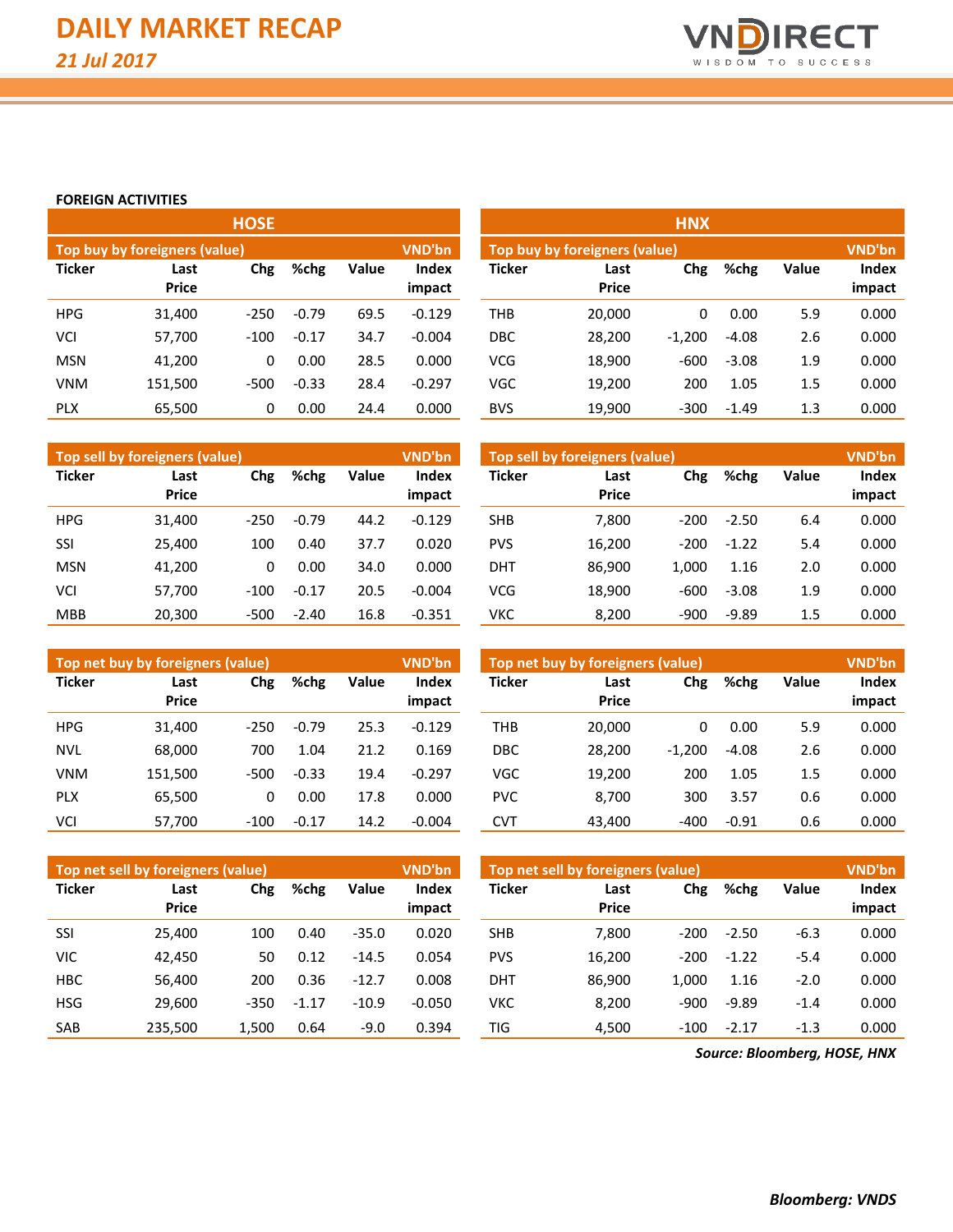

#### **TOP 70 MARKET CAPS SNAPSHOT ON HOSE**

| No.            | <b>Ticker</b> | <b>Price</b> |         | Price change (%) |         | <b>Mkt. Cap</b> | Outs. Vol.     | <b>Float ratio</b> | <b>Avail. FII</b> | Ave. daily vol. |             | <b>EPS</b>     |                | P/E              | P/B              | <b>ROE</b>     | <b>ROA</b> |
|----------------|---------------|--------------|---------|------------------|---------|-----------------|----------------|--------------------|-------------------|-----------------|-------------|----------------|----------------|------------------|------------------|----------------|------------|
|                |               | <b>VND</b>   | 1M      | 3M               | 6M      | <b>US\$mln</b>  | <b>Mln'shs</b> | %                  | %                 | (30 days-shs)   | <b>T12M</b> | <b>Diluted</b> | 1Y Gr.         | $\boldsymbol{X}$ | $\boldsymbol{X}$ | %              | %          |
| 1              | <b>VNM VM</b> | 151,500      | $-1.5$  | 4.7              | 19.3    | 9,673           | 1,451          | 57.8               | 44.9              | 616,961         | 6,281       | 5,831          | 19.9           | 24.1             | 8.9              | 38.3           | 33.7       |
| $\overline{2}$ | <b>SAB VM</b> | 235,500      | 14.9    | 17.2             | 5.2     | 6,644           | 641            | 10.4               | 39.1              | 45,606          | 7,265       | 6,442          | 37.3           | 32.4             | 12.1             | 35.2           | 22.9       |
| 3              | <b>VCB VM</b> | 37,000       | $-4.3$  | 4.2              | $-2.6$  | 5,856           | 3,598          | 22.9               | 9.1               | 1,436,083       | 1,788       | 1,566          | 6.0            | 20.7             | 2.7              | 12.4           | 1.0        |
| 4              | <b>GAS VM</b> | 60,000       | 4.0     | 11.9             | 3.3     | 5,051           | 1,913          | 4.2                | 45.9              | 703,735         | 4,119       | 3,548          | $-18.8$        | 14.6             | 2.8              | 19.1           | 13.1       |
| 5              | VIC VM        | 42,450       | $-0.8$  | 4.8              | 1.1     | 4,926           | 2,638          | 52.3               | 19.1              | 640,063         | 1,255       | 1,178          | 111.2          | 33.8             | 4.0              | 10.5           | 1.6        |
| 6              | <b>PLX VM</b> | 65,500       | $-2.1$  | 33.9             | N/A     | 3,339           | 1,159          | 100.0              | 11.7              | 979,522         | 4,115       | 4,254          | 43.0           | 15.9             | 3.6              | 26.3           | 8.5        |
| 7              | CTG VM        | 18,600       | $-8.1$  | 8.8              | 3.9     | 3,047           | 3,723          | 15.8               | 0.1               | 1,613,548       | 1,867       | 1,457          | 20.6           | 10.0             | 1.2              | 12.0           | 0.8        |
| 8              | <b>BID VM</b> | 19,250       | $-5.2$  | 16.3             | 15.6    | 2,895           | 3,419          | 4.7                | 28.5              | 4,014,599       | 1,843       | 1,354          | $-5.1$         | 10.4             | 1.5              | 14.6           | 0.7        |
| 9              | <b>HPG VM</b> | 31,400       | 2.6     | 10.1             | 19.2    | 2,096           | 1,517          | 58.9               | 10.3              | 4,889,780       | 5,565       | 4,470          | 82.3           | 5.6              | 2.0              | 40.9           | 24.1       |
| 10             | <b>MSN VM</b> | 41,200       | $-1.9$  | $-8.4$           | 0.5     | 2,063           | 1,138          | 32.2               | 19.1              | 640,497         | 2,467       | 2,481          | 86.5           | 16.7             | 3.0              | 18.1           | 4.1        |
| 11             | <b>NVL VM</b> | 68,000       | 0.9     | $-6.2$           | 16.8    | 1,863           | 623            | 29.5               | 36.5              | 1,167,723       | 3,396       | 3,059          | N/A            | 20.0             | 4.4              | 23.1           | 5.3        |
| 12             | <b>ROS VM</b> | 88,500       | 14.5    | $-40.3$          | $-23.0$ | 1,842           | 473            | 27.2               | 42.8              | 2,521,583       | 1,033       | 1,033          | N/A            | 85.7             | 8.6              | 11.7           | 7.4        |
| 13             | VJC VM        | 125,300      | 0.2     | $-4.6$           | N/A     | 1,777           | 322            | 60.9               | 5.8               | 356,612         | 8,726       | 8,726          | $-24.9$        | 14.4             | 8.3              | 68.7           | 14.3       |
| 14             | <b>BVH VM</b> | 57,100       | $-1.6$  | $-0.3$           | $-6.2$  | 1,709           | 680            | 29.1               | 24.4              | 402,373         | 1,641       | 1,651          | 10.9           | 34.8             | 3.8              | 9.7            | 1.6        |
| 15             | MBB VM        | 20,300       | $-7.3$  | 34.4             | 46.0    | 1,530           | 1,713          | 49.8               | 0.0               | 2,169,319       | 1,811       | 1,715          | $-6.3$         | 11.2             | 1.4              | 12.7           | 1.3        |
| 16             | <b>MWG VM</b> | 97,000       | $-0.7$  | 16.5             | 21.6    | 1,313           | 308            | 71.1               | 0.0               | 329,298         | 5,709       | 4,974          | 40.3           | 17.0             | 6.8              | 47.1           | 15.6       |
| 17             | <b>FPT VM</b> | 46,200       | $-2.7$  | 15.9             | 20.2    | 1,079           | 531            | 70.3               | 0.0               | 1,128,150       | 3,899       | 3,413          | 2.9            | 11.8             | 2.5              | 21.8           | 7.8        |
| 18             | <b>STB VM</b> | 11,700       | $-19.9$ | 4.0              | 23.2    | 928             | 1,804          | 94.6               | 15.2              | 4,472,018       | 269         | 49             | $-89.0$        | 43.5             | 0.9              | 1.8            | 0.1        |
| 19             | <b>BHN VM</b> | 83,900       | 6.9     | $-2.9$           | $-39.6$ | 856             | 232            | 100.0              | 31.6              | 15,131          | 3,236       | 3,236          | $-9.6$         | 25.9             | 3.4              | 13.8           | 8.0        |
| 20             | <b>CTD VM</b> | 195,000      | $-9.3$  | $-4.6$           | 4.3     | 660             | 77             | 89.1               | 3.2               | 88,935          | 20,254      | 20,894         | 88.6           | 9.6              | 2.3              | 28.1           | 15.5       |
| 21             | DHG VM        | 114,000      | $-11.6$ | 27.9             | 55.7    | 656             | 131            | 31.8               | 0.6               | 324,647         | 5,020       | 4,662          | 22             | 23               | 5                | 22.1           | 20         |
| 22             | <b>EIB VM</b> | 11,650       | $-13.1$ | 6.4              | 21.5    | 630             | 1,229          | 76                 | 0.6               | 631,072         | 343         | 251            | 661            | 34               | 1.1              | $\overline{3}$ | $\pmb{0}$  |
| 23             | SSI VM        | 25,400       | $-7.3$  | 13.6             | 26.1    | 547             | 490            | 57.0               | 46.0              | 4,054,542       | 2,238       | 1,698          | $\overline{2}$ | 11               | 1.5              | 14             | 7          |
| 24             | <b>GMD VM</b> | 41,200       | $-5.0$  | 26.8             | 47.7    | 523             | 288            | 59.4               | 0.0               | 870,603         | 2,196       | 2,009          | $-4.2$         | 18.8             | 1.4              | 7.6            | 4.3        |
| 25             | <b>REE VM</b> | 35,000       | $-4.5$  | 34.6             | 36.7    | 477             | 310            | 48.3               | 0.0               | 1,113,949       | 4,274       | 3,526          | 27.9           | 8.2              | 1.6              | 20.1           | 12.7       |
| 26             | <b>HSG VM</b> | 29,600       | $-6.6$  | 8.3              | 6.4     | 456             | 350            | 50.2               | 19.3              | 3,098,632       | 5,445       | 4,200          | 120            | 5                | 2.2              | 43             | 12         |
| 27             | <b>SBT VM</b> | 39,550       | 8.5     | 62.1             | 61.4    | 441             | 253            | 53.1               | 42.5              | 2,189,912       | 1,111       | 1,148          | 29.3           | 35.6             | 3.3              | 9.8            | 4.5        |
| 28             | <b>PNJ VM</b> | 96,900       | 0.2     | 15.4             | 40.6    | 419             | 98             | 65.3               | 0.0               | 350,760         | 6,190       | 4,383          | 671.7          | 15.7             | 5.4              | 34.5           | 17.4       |
| 29             | <b>KDC VM</b> | 46,000       | $-1.5$  | 19.2             | 23.3    | 416             | 206            | 49.8               | 38.8              | 756,378         | 5,672       | 5,714          | $-74.7$        | 8.1              | 1.6              | 20.8           | 15.6       |
| 30             | <b>DPM VM</b> | 22,900       | 1.8     | $-2.6$           | $-3.0$  | 394             | 391            | 35.2               | 28.9              | 1,322,549       | 2,394       | 2,452          | $-25.6$        | 9.6              | 1.1              | 9.7            | 9.4        |
| 31             | CII VM        | 34,500       | $-8.9$  | $-5.2$           | 13.3    | 374             | 246            | 55.7               | 8.9               | 953,078         | 7,950       | 3,191          | 9.7            | 4.3              | 1.8              | 46.6           | 12.3       |
| 32             | <b>HAG VM</b> | 9,010        | $-1.5$  | 8.7              | 77.0    | 368             | 927            | 61.3               | 31.0              | 5,212,518       | $-1,508$    | $-1,439$       | N/A            | N/A              | 0.5              | $-8.3$         | $-2.3$     |
| 33             | NT2 VM        | 27,500       | $-6.8$  | $-10.1$          | $-5.2$  | 348             | 288            | 27.9               | 28.1              | 492,237         | 2,816       | 3,701          | $-5.0$         | 9.8              | 1.5              | 20.3           | 8.6        |
| 34             | HT1 VM        | 19,800       | $-12.8$ | $-12.2$          | $-2.5$  | 332             | 382            | 20.0               | 41.9              | 803,071         | 1,734       | 2,121          | $-0.2$         | 11.4             | 1.4              | 16.0           | 6.7        |
| 35             | <b>HNG VM</b> | 9,750        | $-5.3$  | $-12.6$          | 52.3    | 329             | 767            | 35.1               | 48.4              | 2,604,559       | $-1,413$    | $-1,298$       | N/A            | N/A              | 0.7              | $-9.8$         | $-3.3$     |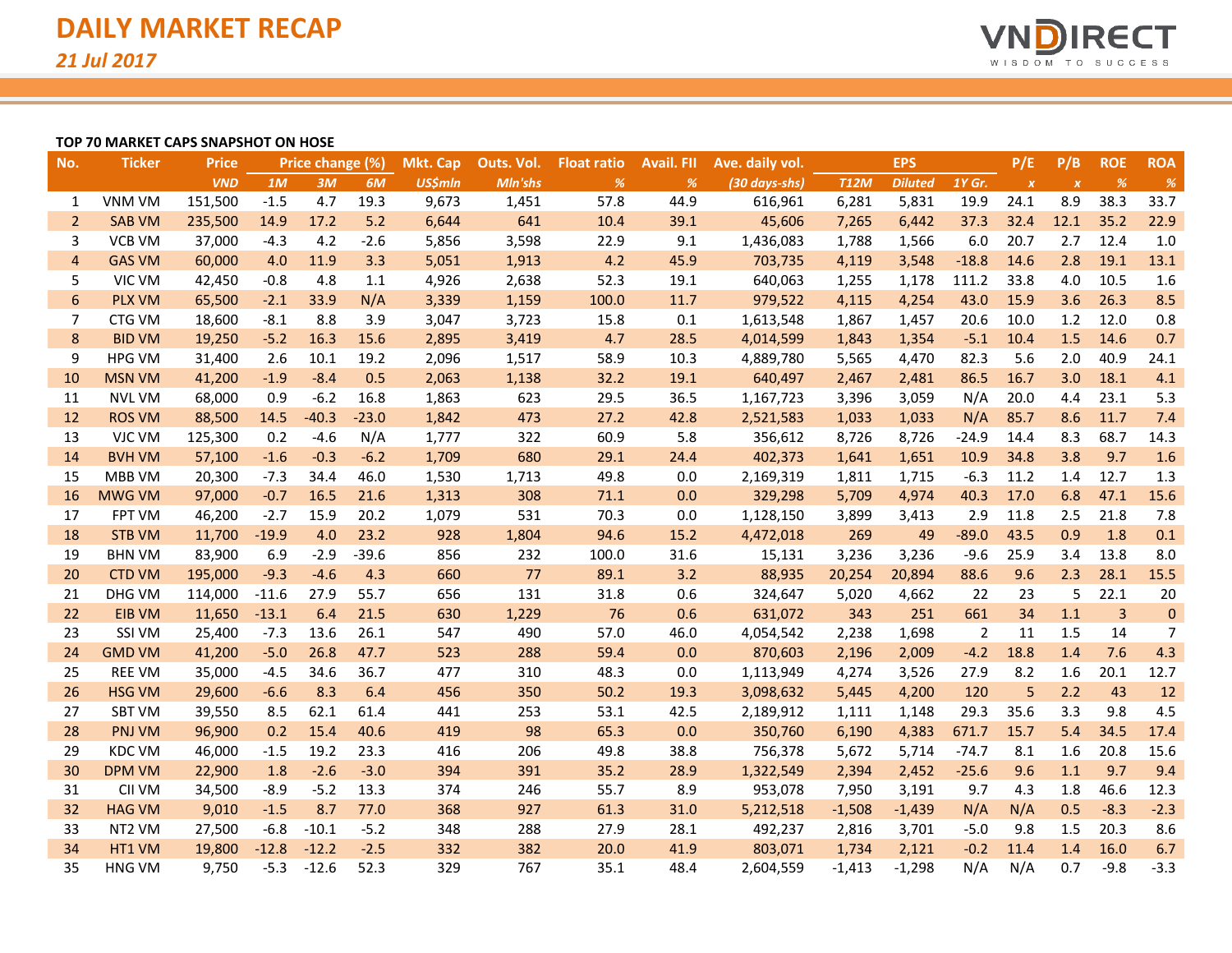

|     |               |              |         |                  |         |                 |            |                    |                   |                 |             |                |         |                  |                  | (Continued)   |                  |
|-----|---------------|--------------|---------|------------------|---------|-----------------|------------|--------------------|-------------------|-----------------|-------------|----------------|---------|------------------|------------------|---------------|------------------|
| No. | <b>Ticker</b> | <b>Price</b> |         | Price change (%) |         | <b>Mkt. Cap</b> | Outs. Vol. | <b>Float ratio</b> | <b>Avail. FII</b> | Ave. daily vol. |             | <b>EPS</b>     |         | P/E              | P/B              | <b>ROE</b>    | <b>ROA</b>       |
|     |               | <b>VND</b>   | 1M      | 3M               | 6M      | <b>US\$mln</b>  | Mln'shs    | $\frac{9}{6}$      | $\%$              | (30 days-shs)   | <b>T12M</b> | <b>Diluted</b> | 1Y Gr.  | $\boldsymbol{x}$ | $\boldsymbol{x}$ | $\frac{9}{6}$ | %                |
| 36  | <b>HBC VM</b> | 56,400       | 18.0    | 45.3             | 136.1   | 320             | 129        | 71.9               | 18.4              | 1,742,091       | 5,326       | 3,960          | 539.6   | 10.6             | 4.2              | 47.6          | 6.4              |
| 37  | <b>BHS VM</b> | 24,300       | 2.3     | 78.0             | 128.8   | 318             | 298        | 77.8               | 42.1              | 3,968,575       | 1,464       | 1,546          | 30.6    | 16.6             | 1.4              | 10.7          | 4.7              |
| 38  | <b>DCM VM</b> | 13,350       | 1.9     | 19.7             | 40.2    | 311             | 529        | 24.3               | 47.9              | 3,510,093       | 1,387       | 1,011          | N/A     | 9.6              | 1.2              | 11.8          | 5.9              |
| 39  | <b>KBC VM</b> | 15,000       | $-11.8$ | 0.3              | 8.3     | 310             | 470        | 72.6               | 14.7              | 2,938,249       | 1,361       | 1,186          | $-11.6$ | 11.0             | 0.9              | 8.4           | 4.5              |
| 40  | <b>KDH VM</b> | 28,150       | 0.5     | 11.3             | 42.2    | 290             | 234        | 49.1               | 2.5               | 117,925         | 1,658       | 1,587          | 55.3    | 17.0             | 1.9              | 11.3          | 4.9              |
| 41  | PPC VM        | 20,600       | $-1.9$  | 21.2             | 22.6    | 288             | 318        | 15.0               | 33.3              | 308,174         | 2,665       | 1,724          | $-2.2$  | 7.7              | 1.2              | 15.3          | 8.5              |
| 42  | QCG VM        | 23,800       | $-16.8$ | 255.8            | 543.2   | 288             | 275        | 31.9               | 48.9              | 699,693         | 166         | 163            | 87.6    | 143.2            | 1.7              | 1.2           | 0.5              |
| 43  | <b>TCH VM</b> | 16,900       | $-12.2$ | $-11.1$          | 1.2     | 270             | 363        | 52.5               | 48.8              | 1,276,254       | 1,379       | 1,379          | N/A     | 12.3             | 1.4              | 16.6          | 15.1             |
| 44  | <b>VCI VM</b> | 57,700       | N/A     | N/A              | N/A     | 262             | 103        | 97.2               | 22.8              | N/A             | 3,854       | 3,854          | $-18.8$ | 15.0             | 5.0              | 31.9          | 12.1             |
| 45  | PDR VM        | 26,700       | 0.2     | 22.4             | 122.5   | 261             | 222        | 38.3               | 48.3              | 761,926         | 1,357       | 1,033          | 28.1    | 19.7             | 2.4              | 10.5          | 3.0              |
| 46  | <b>VCF VM</b> | 222,500      | 27.1    | 30.9             | 24.3    | 260             | 27         | 30.7               | 19.3              | 541             | 12,978      | 14,450         | 30.0    | 17.1             | 2.8              | 17.8          | 13.5             |
| 47  | <b>BMP VM</b> | 72,200       | $-26.7$ | $-31.1$          | $-31.4$ | 260             | 82         | 61.8               | 2.0               | 196,387         | 6,465       | 7,664          | 20.9    | 11.2             | 2.5              | 23.1          | 20.7             |
| 48  | <b>HCM VM</b> | 41,000       | $-7.0$  | 31.0             | 47.5    | 234             | 130        | 39.5               | 47.2              | 641,239         | 3,032       | 2,395          | 49.9    | 13.5             | 2.1              | 13.8          | 9.8              |
| 49  | TRA VM        | 127,000      | 4.7     | 30.8             | 34.3    | 232             | 41         | 58.1               | $1.8\,$           | 28,092          | 4,867       | 5,081          | 29.0    | 26.1             | 5.7              | 22.9          | 14.6             |
| 50  | <b>TLG VM</b> | 104,200      | 4.2     | 27.9             | 36.4    | 228             | 50         | 25.6               | 21.0              | 2,546           | 4,352       | 4,242          | 24.9    | 23.9             | 5.4              | 23.8          | 18.8             |
| 51  | PVD VM        | 13,200       | $-1.1$  | $-29.0$          | $-34.7$ | 222             | 383        | 48.1               | 27.9              | 2,205,557       | $-356$      | 224            | $-94.1$ | N/A              | 0.4              | $-1$          | $-1$             |
| 52  | <b>VHC VM</b> | 52,500       | $-7.1$  | $-3.1$           | $-7.2$  | 213             | 92         | 25.5               | 61.1              | 61,341          | 5,366.1     | 5,922          | 80.9    | 9.8              | 2.0              | 24.1          | 11.6             |
| 53  | PGD VM        | 53,000       | 2.5     | 20.7             | 34.2    | 210             | 90         | 49.5               | 45.7              | 52,562          | 1,077       | 2,313          | $-37.5$ | 49.2             | 3.4              | 11.6          | 6.4              |
| 54  | <b>DXG VM</b> | 16,650       | $-3.8$  | $-12.7$          | 47.0    | 209             | 286        | 76.6               | 22.3              | 4,286,924       | 2,603       | 2,555          | 29.6    | 6                | 1.4              | 27            | 13               |
| 55  | LGC VM        | 24,100       | 12.1    | 0.6              | $-3.4$  | 204             | 193        | N/A                | 4.0               | 555             | 1,608       | 1,698          | $-49.5$ | 15               | 2.0              | 13            | 4                |
| 56  | <b>FLC VM</b> | 7,240        | 2.0     | $-5.2$           | 45.1    | 203             | 638        | 86.2               | 38.5              | 10,538,950      | 1,818       | 1,795          | $-8.0$  | 4.0              | 0.5              | 14.6          | 7.1              |
| 57  | <b>BIC VM</b> | 37,850       | $-3.3$  | $-5.4$           | $-8.1$  | 195             | 117        | 99.7               | 1.4               | 10,980          | 1,129       | 1,083          | $-27.2$ | 33.5             | 2.2              | 6.3           | 2.9              |
| 58  | <b>NLG VM</b> | 28,150       | 4.6     | 10.2             | 37.0    | 195             | 157        | 56.2               | 5.7               | 582,333         | 3,347       | 1,954          | 70.0    | 8                | 1.7              | 14            | $\boldsymbol{6}$ |
| 59  | DMC VM        | 122,000      | $-7.5$  | 36.3             | 77.6    | 186             | 35         | 46.3               | 37.4              | 17,665          | 5,597       | 4,856          | 44.3    | 22               | 4.5              | 21            | 17               |
| 60  | <b>PAN VM</b> | 35,850       | 3.1     | 1.0              | 3.1     | 186             | 118        | 59.8               | 54.2              | 5,155           | 1,533       | 2,164          | $-1.9$  | 23               | 1.8              | 8             | 5                |
| 61  | <b>GTN VM</b> | 16,400       | $-1.2$  | 7.5              | $-4.9$  | 180             | 250        | 18.2               | 50.4              | 827,869         | 141.6       | 104            | $-86$   | 115.8            | 1.5              | 1.4           | 1.0              |
| 62  | <b>PVT VM</b> | 14,450       | 2.1     | 13.8             | 21.4    | 179             | 281        | 48.9               | 20.3              | 542,206         | 1,483.4     | 1,321          | 12.9    | 9.7              | 1.1              | 11.1          | 4.6              |
| 63  | <b>ITA VM</b> | 4,300        | 26.5    | 33.1             | 10.3    | 178             | 938        | 69.3               | 38.3              | 7,014,201       | 49          | 43             | $-74.1$ | 87.8             | 0.4              | 0.5           | 0.3              |
| 64  | <b>CHP VM</b> | 28,600       | 8.3     | 23.8             | 34.6    | 159             | 126        | 20.0               | 45.5              | 88,468          | 2,983       | 1,950          | $-21$   | 9.6              | 2.0              | 23.9          | 12.3             |
| 65  | <b>VSH VM</b> | 17,400       | 2.4     | 12.3             | 14.1    | 158             | 206        | 69.3               | 33.6              | 64,758          | 1,549       | 1,219          | 2.4     | 11.2             | 1.2              | 11.0          | 5.6              |
| 66  | <b>DIG VM</b> | 14,400       | 1.1     | 48.5             | 83.2    | 151             | 238        | 87.1               | 22.0              | 1,129,489       | 141         | 228            | 459.2   | 102.1            | 1.3              | 1.2           | 0.6              |
| 67  | PC1 VM        | 33,400       | $-2.3$  | 17.4             | 20.6    | 144             | 98         | 67.0               | 19.3              | 119,853         | 3,486       | 3,486          | $-50.6$ | 9.6              | 1.7              | 18.7          | 7.8              |
| 68  | <b>DRC VM</b> | 26,800       | $-15.2$ | $-9.8$           | $-10.7$ | 140             | 119        | 39.4               | 19.0              | 666,985         | 2,542       | 3,327          | $-8.2$  | 10.5             | 1.9              | 22.1          | 12.7             |
| 69  | CAV VM        | 53,200       | $-8.9$  | $-12.8$          | $-5.8$  | 135             | 58         | 51.4               | 45.8              | 69,609          | 5,943       | 4,380          | 43.2    | 9.0              | 2.2              | 25.2          | 11.6             |
| 70  | PTB VM        | 118,000      | 4.0     | 13.8             | 18.2    | 135             | 26         | 59.5               | 36.0              | 70,086          | 8,879       | 8,863          | 58.8    | 13.3             | 4.0              | 35.6          | 16.7             |

*Source: Bloomberg*